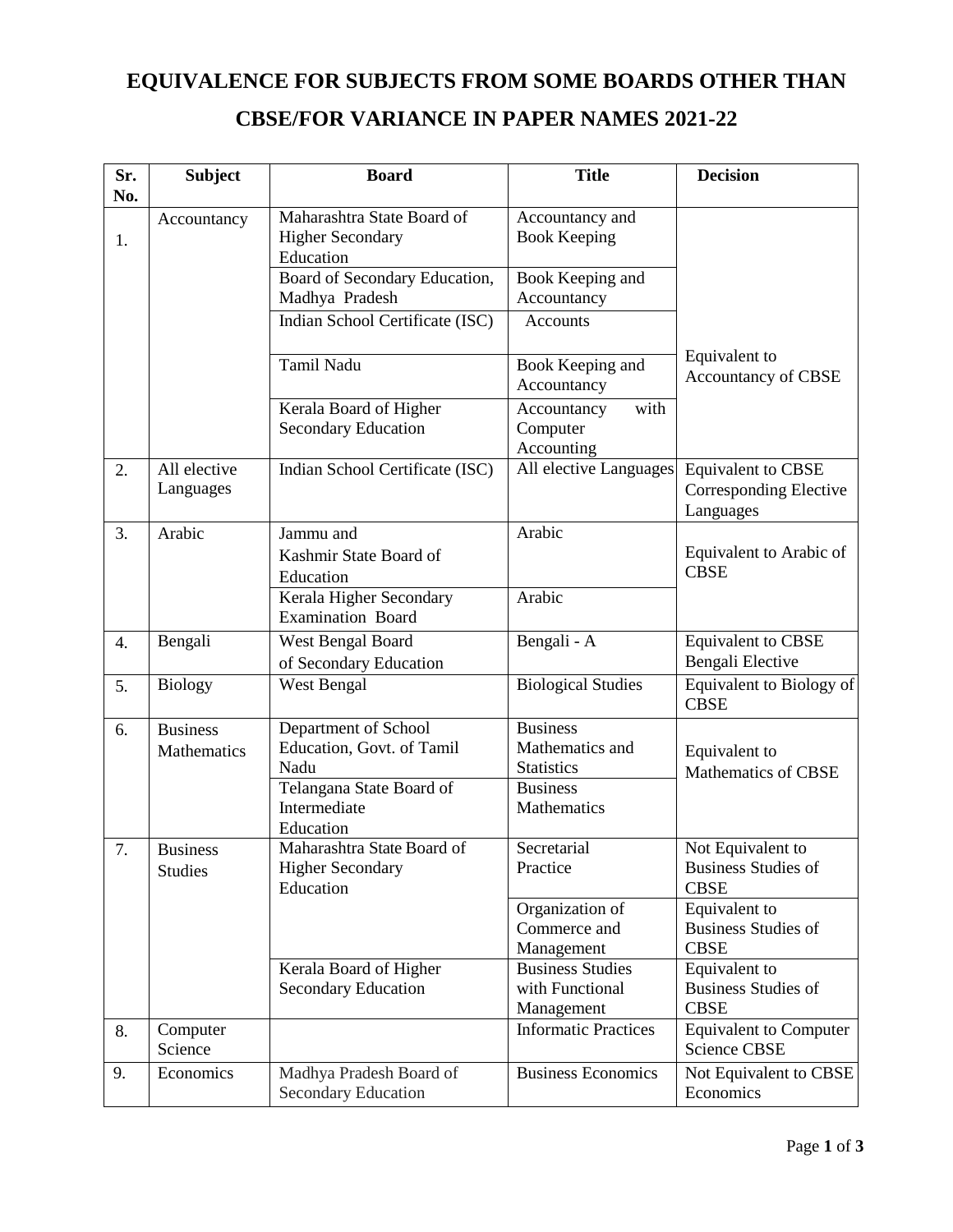| 10. | English   | <b>Bihar School Education</b> | 50 Mark English           | 50 Marks English                |
|-----|-----------|-------------------------------|---------------------------|---------------------------------|
|     |           | Board                         |                           | Paper from Bihar                |
|     |           |                               |                           | Board will not be               |
|     |           |                               |                           | considered for                  |
|     |           |                               |                           | calculation of                  |
|     |           |                               |                           | <b>Best Four</b>                |
|     |           |                               | 100 Marks English         | <b>Equivalent to English</b>    |
|     |           |                               |                           | Core of                         |
|     |           |                               |                           | <b>CBSE</b>                     |
|     |           | Jammu and Kashmir Board of    | General English           | <b>Equivalent</b> to English    |
|     |           | Secondary Education           |                           | Core of CBSE                    |
|     |           |                               | <b>Functional English</b> | <b>Equivalent</b> to English    |
|     |           |                               |                           | Core CBSE                       |
|     |           |                               | English Literature        | <b>Equivalent to CBSE</b>       |
|     |           |                               |                           | <b>English Elective</b>         |
|     |           |                               |                           |                                 |
|     |           | AMU Board of Secondary & Sr.  | English                   | <b>Equivalent to CBSE</b>       |
|     |           | Secondary Education, Aligarh  |                           | <b>English Elective</b>         |
|     |           |                               |                           |                                 |
|     |           | Madhya Pradesh Board of       | English Vishisth          | Equivalent to English           |
|     |           | Secondary Education           |                           | <b>Elective of CBSE</b>         |
|     |           | Board of Secondary Education, | Alternative English       | Equivalent to English           |
|     |           | Assam                         |                           | <b>Elective of CBSE</b>         |
|     |           | Banasthali Vidyapeeth         | <b>Compulsory English</b> | <b>Equivalent</b> to English    |
|     |           |                               |                           | Core of CBSE                    |
|     |           |                               | English Literature        | <b>Equivalent to English</b>    |
|     |           |                               |                           | <b>Elective of CBSE</b>         |
|     |           | Walter Johnson School,        | AP English Literature     | <b>Equivalent</b> to English    |
|     |           | Maryland, Department of       | and Composition           | <b>Elective of CBSE</b>         |
|     |           | Education, USA                |                           |                                 |
|     |           | Amanda Living Wisdom School   | English 4                 | <b>Equivalent</b> to English    |
|     |           | University of California      |                           | <b>Elective of CBSE</b>         |
| 11. | Hindi     | <b>Bihar School Education</b> | 50 Marks Hindi            | 50 Marks Hindi Paper            |
|     |           | Board                         |                           | from Bihar Board                |
|     |           |                               |                           | will not be considered          |
|     |           |                               |                           | for calculation of              |
|     |           |                               |                           | <b>Best Four</b>                |
|     |           |                               | 100 Marks Hindi           | <b>Equivalent to Hindi Core</b> |
|     |           |                               |                           | of CBSE                         |
|     |           |                               |                           |                                 |
|     |           | Madhya Pradesh Board of       | Hindi Vishisth            | Equivalent to Hindi             |
|     |           | <b>Secondary Education</b>    |                           | <b>Elective CBSE</b>            |
|     |           |                               |                           |                                 |
|     |           |                               |                           |                                 |
| 12. | Malayalam | Kerala Higher Secondary       | Malayalam                 | Equivalent<br><b>CBSE</b><br>to |
|     |           | <b>Examination Board</b>      |                           | Malayalam                       |
|     |           |                               |                           |                                 |
|     |           |                               |                           |                                 |